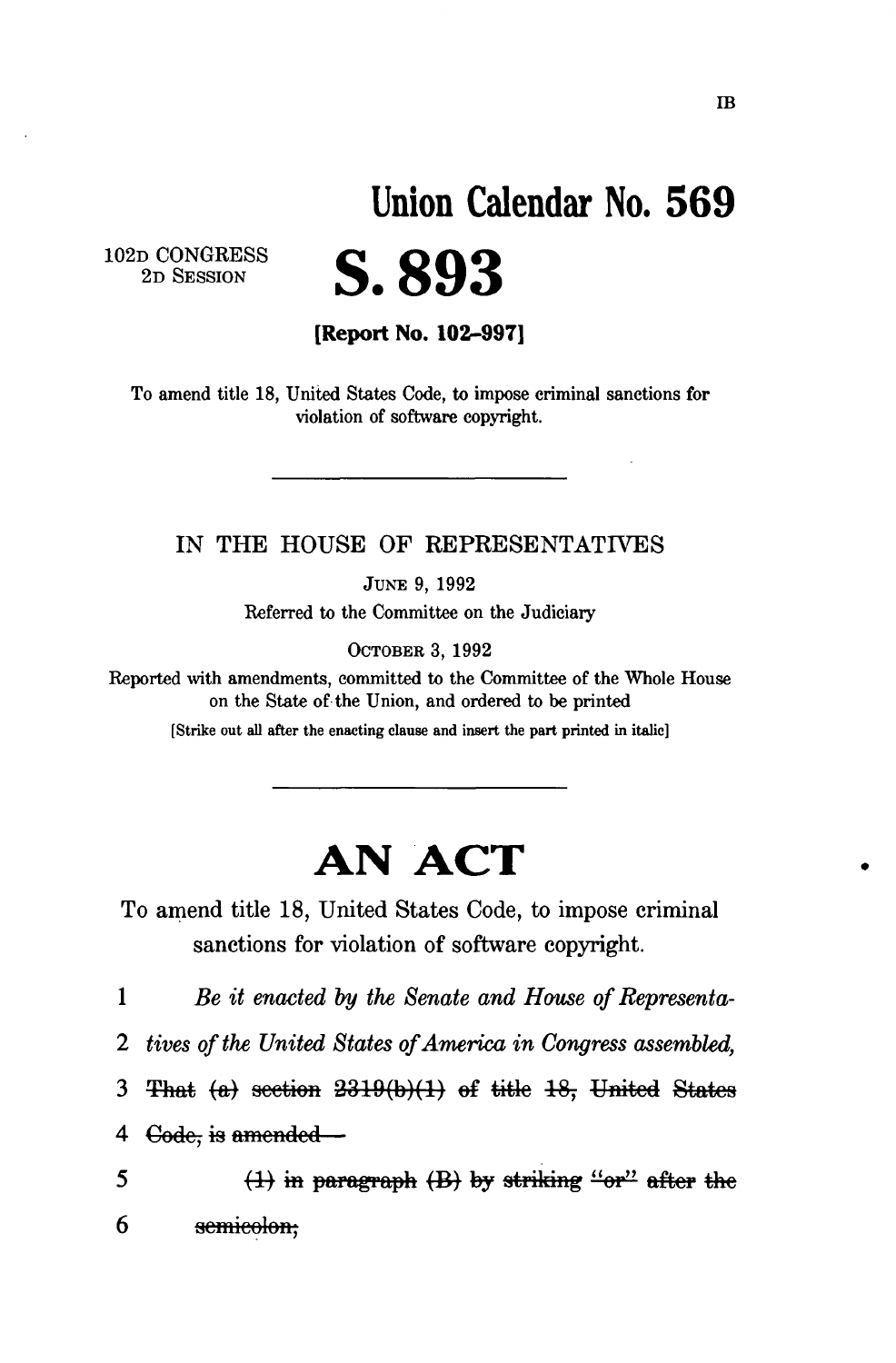1  $\langle 2 \rangle$  redesignating paragraph  $\langle C \rangle$  as paragraph 2 W r 3  $({}3)$  by adding after paragraph  $({\rm B})$  the follow-4 ingt 5 "  $\text{``(C)}$  involves the reproduction or distribu- $6$  tion, during any 180-day period, of at least  $50$ 7 copies infringing the copyright in one er more 8 computer programs (including any tape, disk, 9 or other medium embodying such programs); 10  $\qquad \qquad \theta \mathbf{r}^{\prime \prime}$ ; 11  $(4)$  in new paragraph  $(D)$  by striking "or" after 12 "recording,"; and **i**  13  $(5)$  in new paragraph  $(D)$  by adding ", or a 14 computer program", before the semicolon. 15  $(b)$  Section  $2319(b)(2)$  of title 18, United States 16 <del>Code, is amended</del>— 17 **(1)** in paragraph  $(A)$  by striking "or" after the 18 semicolon; 19  $(2)$  in paragraph  $(B)$  by striking "and" at the 20 end thereof and inserting "or"; and 21  $(3)$  by adding after paragraph  $(B)$  the follow-22 ing: 23  $-(C)$  involves the reproduction or distribu-24 tion, during any 180-day period, of more than  $25 \qquad \qquad \text{40 but less than } 50 \text{ copies infringing the copy-}$ 

2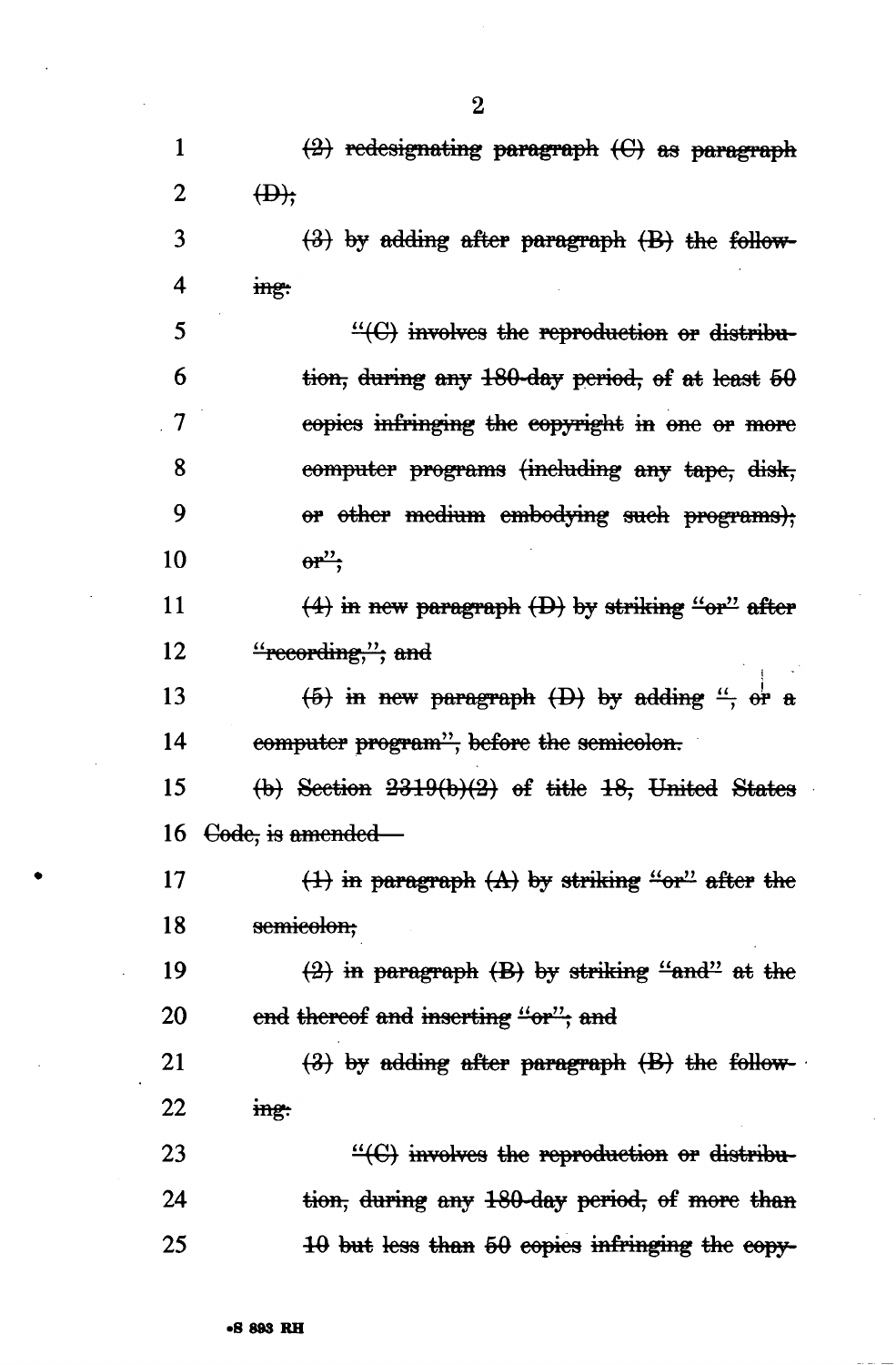1 right in one or more computer programs (in-2 eluding any tape, disk, or other medium em- bodying such programs); and".  $(e)$  Section  $2319(e)$  of title 18, United States Gode, 5 is amended—  $(1)$  in paragraph  $(1)$  by striking "and" after 7 the semicolon;  $(2)$  in paragraph  $(2)$  by striking the period at 9 the end thereof and inserting  $\frac{a}{x}$  and"; and 10 (3) by adding at the end thereof the following: 11  $\frac{11}{8}$  the term 'computer program' has the same 12 meaning as set forth in section  $101$  of title  $17$ , Unit-13 ed States Code.".  *SECTION 1. CRIMINAL PENALTIES FOR COPYRIGHT IN- FRINGEMENT. Section 2319(b) of title 18, United States Code, is amended to read as follows: "(b) Any person who commits an offense under sub- section (a) of this section*—  *"(1) shall be imprisoned not more than 5 years, or fined in the amount set forth in this title, or both, if the offense consists of the reproduction or distribu- tion, during any 180-day period, of at least 10 copies or phonorecords, of 1 or more copyrighted works, with a retail value of more than \$2,500;* 

3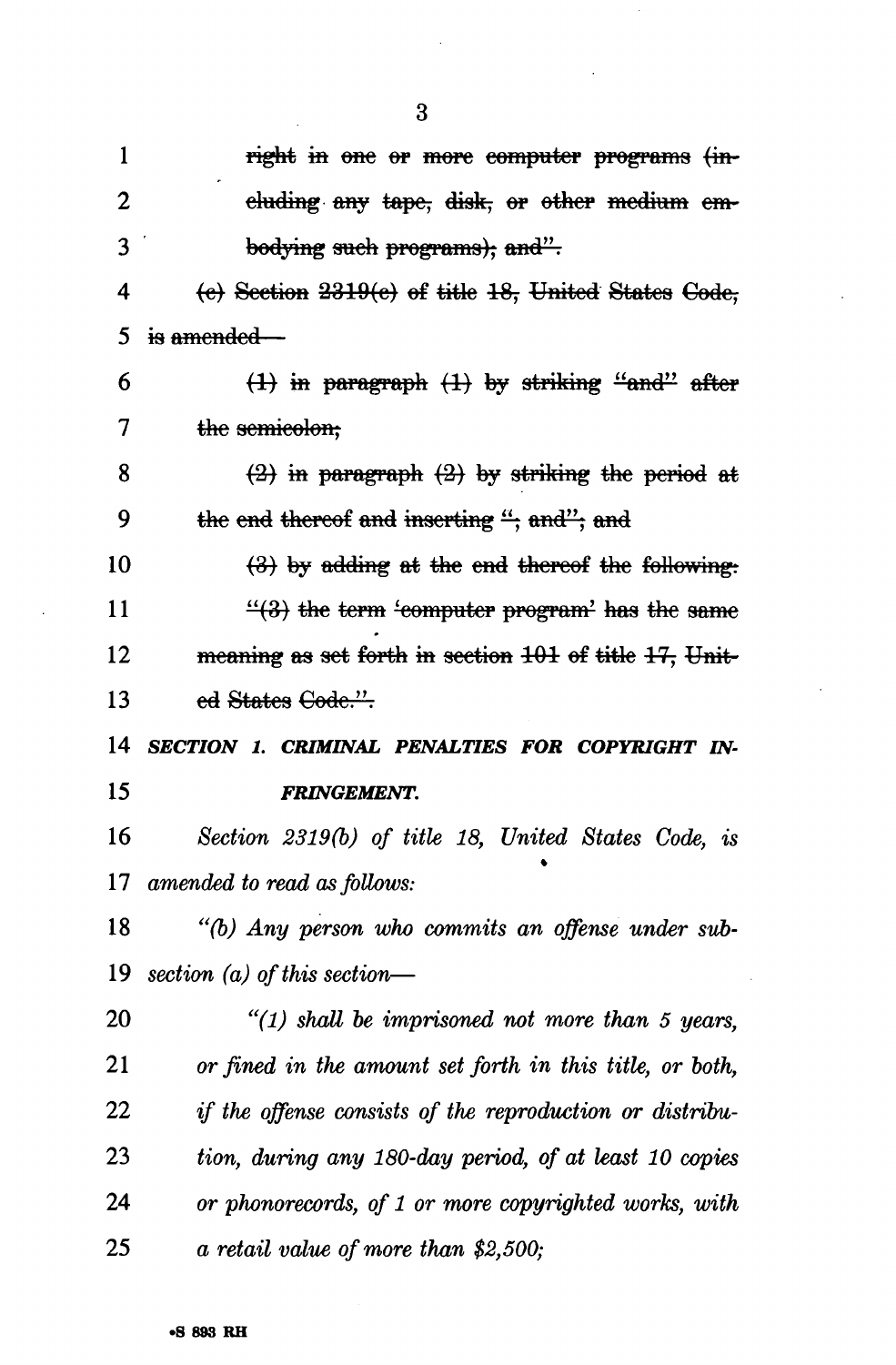*"(2) shall be imprisoned not more than 10 years, 2 or fined in the amount set forth in this title, or both, if the offense is a second or subsequent offense under paragraph (1); and "(3) shall be imprisoned not more than 1 year, or fined in the amount set forth in this title, or both, in any other case.". SEC. 2. CONFORMING AMENDMENTS. 9 Section 2319(c) of title 18, United States Code, is amended*—  *(1) in paragraph (1) by striking " 'sound record- ing', 'motion picture', 'audiovisual work', 'phono- record'," and inserting " 'phonorecord' "; and (2) in paragraph (2) by striking "118" and in- serting "120".* 

Amend the title so as to read: "An Act to amend title 18, United States Code, with respect to the criminal penalties for copyright infringement.".

Passed the Senate June 4 (legislative day, March 26), 1992.

### Attest: WALTER J. STEWART, *Secretary.*